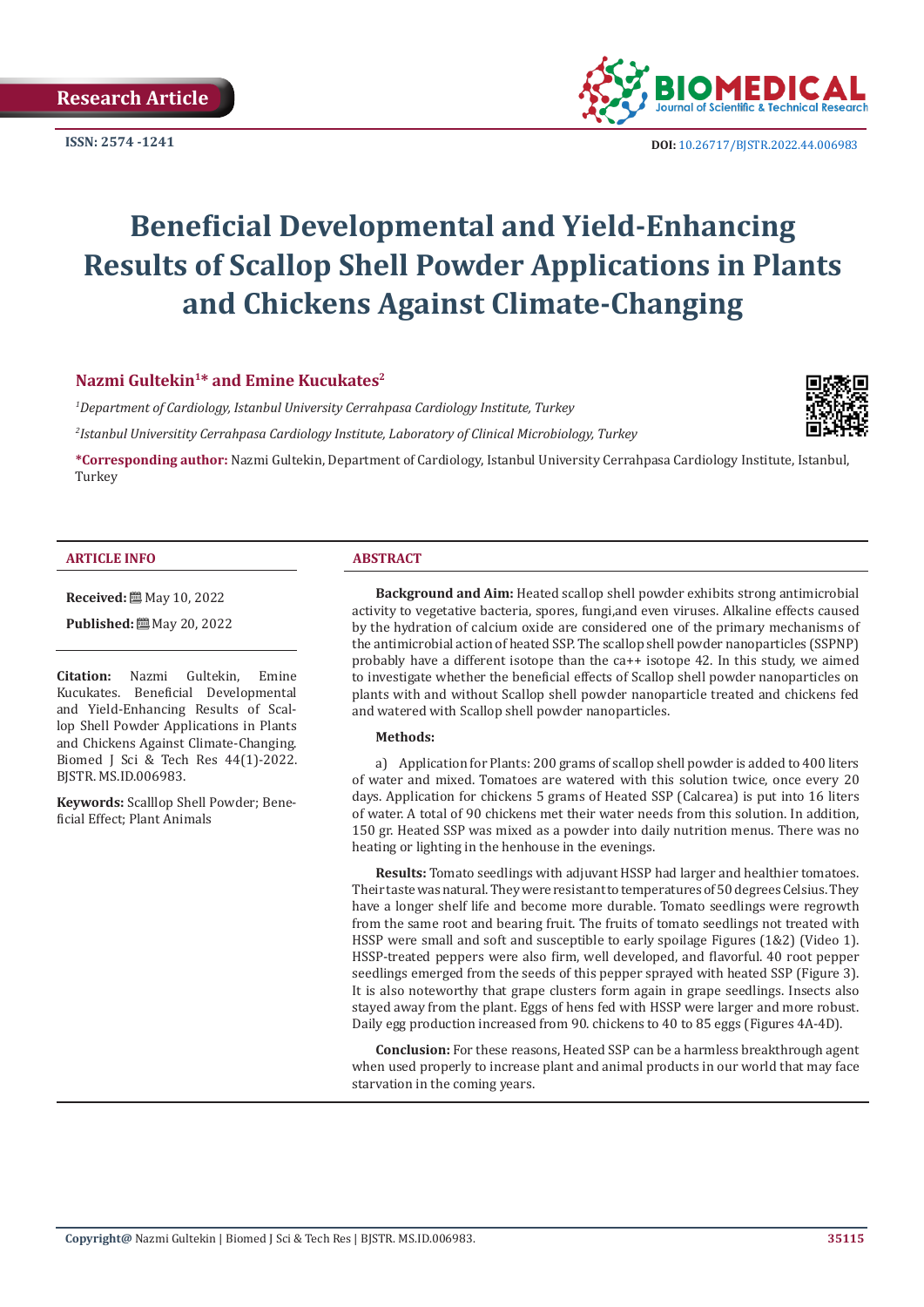# **Introduction**

Scallop shells are waste products of scallop harvesting in the district of Korea and Japan. Large numbers of shells are heaped near the seaside, creating problems such as offensive odors and soil pollution from heavy metals contained in the viscera. Therefore, new applications for scallop shells need to be developed. Scallop shells contain calcium carbonate (CaCO<sub>3</sub>) as the main component when scallop shells are heated to  $>700^{\circ}$ C is converted to calcium oxide (CaO). Scallop shell powder produced by calcination processthe average diameter of the powder particles being 20 µm (SSP) can be further ground into nano-sized particles, with an average diameter of 500nm, Heated scallop shell powder (HSSP) exhibits strong antimicrobial activity to the vegetative bacteria cells, spores, and fungi [1-4]. Alkaline effects caused by the hydration of calcium oxide are considered one of the primary mechanisms of the antimicrobial action of heated SSP. CaO has been utilized mainly as an acidity regular and food additive [1,2]. The scallop shell powder nanoparticles (SSPNP) probably have a different isotope than ca++ isotope 42. In this study, we aimed to investigate whether the beneficial effects of Scallop shell powder nanoparticles on plants with and without Scallop shell powder nanoparticle treated and chickens fed and watered with Scallop shell powder nanoparticles. The study was performed in compliance with the ethical standards laid down in the 1975 Declaration of Helsinki.

# **Methods**

### **Application for Plants**

200 grams of scallop shell powder is added to 400 liters of water and mixed. Tomatoes are watered with this solution twice, once every 20 days.

### **Application for Chickens**

5 grams of Heated SSP (Calcarea) is put into 16 liters of water. A total of 90 chickens met their water needs from this solution. In addition, 150 gr. Heated SSP was mixed as a powder into daily nutrition menus. There was no heating or lighting in the henhouse in the evenings.

### **Results**

Tomato seedlings with adjuvant HSSP had larger and healthier tomatoes. Their taste was natural. They were resistant to temperatures of 50 degrees Celsius. They have a longer shelf life and become more durable. Tomato seedlings were regrowth from the same root and bearing fruit. The fruits of tomato seedlings not treated with HSSP were small and soft and susceptible to early spoilage Figures (1&2) (Video 1). HSSP-treated peppers were also firm, well developed, and flavorful. 40 root pepper seedlings emerged from the seeds of this pepper sprayed with heated SSP

(Figure 3, Video 2). While there was early softening in Razak grapes before, it was observed that the grapes became hard after using comb powder. It looks very healthy, durable, and productive as the farmer stated. It is also noteworthy that grape clusters form again in grape seedlings. Insects also stayed away from the plant (Video 3). Eggs of hens fed with HSSP were larger and more robust. Daily egg production increased from 90 chickens to 40 to 85 eggs (Figures 4A-4D).



**Figure 1:** Heated Scallop shell powder treated tomotoes were also firm, well developed, and flavorful.



**Figure 2:** The fruits of tomato seedlings not treated with HSSP were small and soft and susceptible to early spoilage.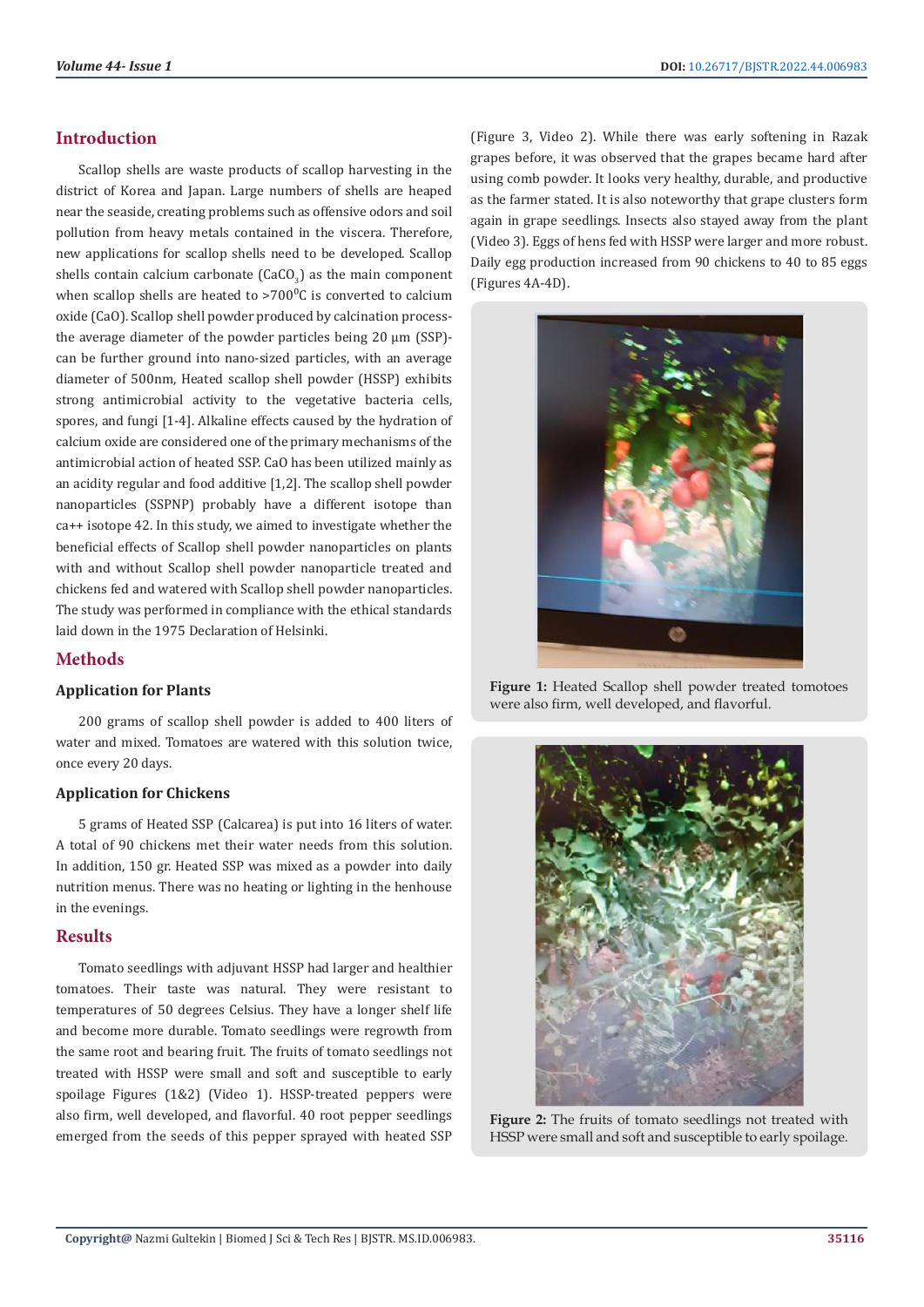

**Figure 3:** Heated Scallop shell powder treated peppers were also firm, well developed, and flavorful.



**Figure 4:** Chickens and their eggs with heated scallop shell powder added to their daily diet.

# **Discussion**

In Japan, SSP has licensed as a food additive, which means if domestic animals eat SSP by accident, they are in a safe state. HSSP is classified as an existing food additive to fortify calcium in the Food Sanitation Law in Japan [2]. Therefore, the use of HSSP in food processing is expected to extend the shelf life of foodstuffs as well as provide a source of minerals and reduce pollution. There are many studies on the shelf life of foodstuffs and antimicrobial actions of HSSP [1-4]. Moreover, there are no studies on beneficial developmental and reproductive results of scallop powder applications in plants and chickens. We investigate whether the beneficial effects of Scallop shell powder nanoparticles on plants with and without Scallop shell powder nanoparticle treated and chickens fed and watered with Scallop shell powder nanoparticles. We observed the following results in our own study: Tomato seedlings with adjuvant HSSP had larger and healthier tomatoes. Their taste was natural.

They were resistant to temperatures of 50 degrees Celsius. They have a longer shelf life and become more durable. Tomato seedlings were regrowth from the same root and bearing fruit. The fruits of tomato seedlings not treated with Calcarea were small and soft and susceptible to early spoilage (Video 1). Calcarea-treated peppers were also firm, well developed, and flavorful. 40 root pepper seedlings emerged from the seeds of this pepper sprayed with heated SSP (Figure 1, Video 2). It is also noteworthy that grape clusters form again in grape seedlings. Insects also stayed away from the plant. Eggs of hens fed with Calcarea were larger and more robust. Daily egg production increased from 90 chickens to 40 to 85 eggs. In our opinion, HSSP was effective in all developmental stages of plant seeds from the embryo stage. Hairy stem cells, xylem, phloem, and stoma of plants become more active. Moreover, presumably, plants are also protected from the harmful effects of plant bacteria, spores, fungi, viruses, and harmful chemicals and insects thanks to HSSP. HSSP cleans the transmission paths without changing the genetics of the plant, opens new flowers. Necessary nutrients, water, and minerals easily reach the plant's extreme point.

The Chicken eggs also become thicker and stronger with the effect of cao. According to Tsijumara et all, When the powder was spread on containers or on a chicken farm, its antiviral activity lasted more than 8 months. Scallop-shell powder seems to be a good candidate of materials for the enhancement of biosecurity in farms (2). CaO has been mainly used as an acidity regular and food additive [2-4]. Calcium (20Ca) has 26 known isotopes, ranging from 35Ca to 60Ca. Calcium consists of a mixture of 6 isotopes in nature. It is the lightest first element naturally with 6 isotopes. These isotopes are Ca-40 (96.94%), Ca-42 (0.647), Ca-43 (0.15%), Ca-44  $(2.09\%)$ , Ca-46  $(0.006\%)$ , and Ca-48  $(0.187\%)$  is. 97 percent of